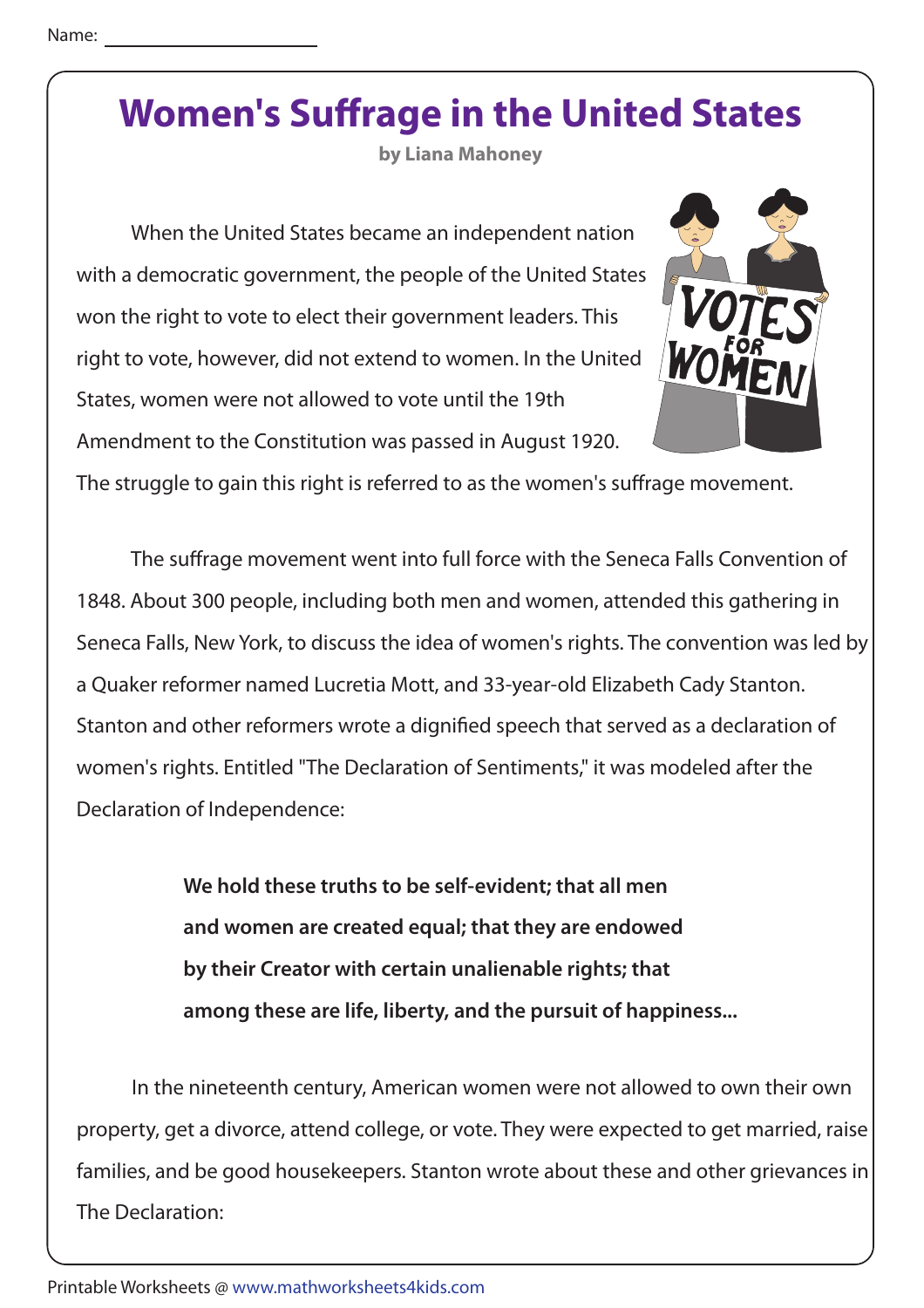**The history of mankind is a history of repeated injuries and usurpations on the part of man toward woman, having in direct object the establishment of an absolute tyranny over her. To prove this, let facts be submitted to a candid world... He has never permitted her to exercise her inalienable right to the elective franchise... He has compelled her to submit to laws, in the formation of which she has had no voice... He has taken from her all right in property, even to the wages she earns... He has denied her the facilities for a thorough education - all colleges being closed to her...**

Although, at first, Stanton felt her voice shy and weak as she read aloud the Declaration, gradually her voice became stronger, as it would throughout the entire suffrage movement. There were five meetings during the two-day convention. At the last meeting, a vote was taken on each of the demands of the Declaration. All of them passed except for one - the right of women to vote. Many felt that this was just going much too far too soon. But when abolitionist Frederick Douglass spoke in favor of the right of women to vote, it also passed. Sixty-eight women and thirty-two men signed their names that day in support of the Declaration of Sentiments and women's rights.

The Seneca Falls Convention served to organize and propel the suffrage movement. One of the primary leaders of the suffrage movement, however, was not in attendance at this convention. Susan Brownell Anthony was a Quaker woman from Massachusetts. Quakers are members of a Christian group that opposes war and slavery and believes that men and women should be treated equally.

 Susan B. Anthony and Elizabeth Cady Stanton met each other in 1851 and became friends for life. Susan was an excellent speaker. Since she was unmarried and had no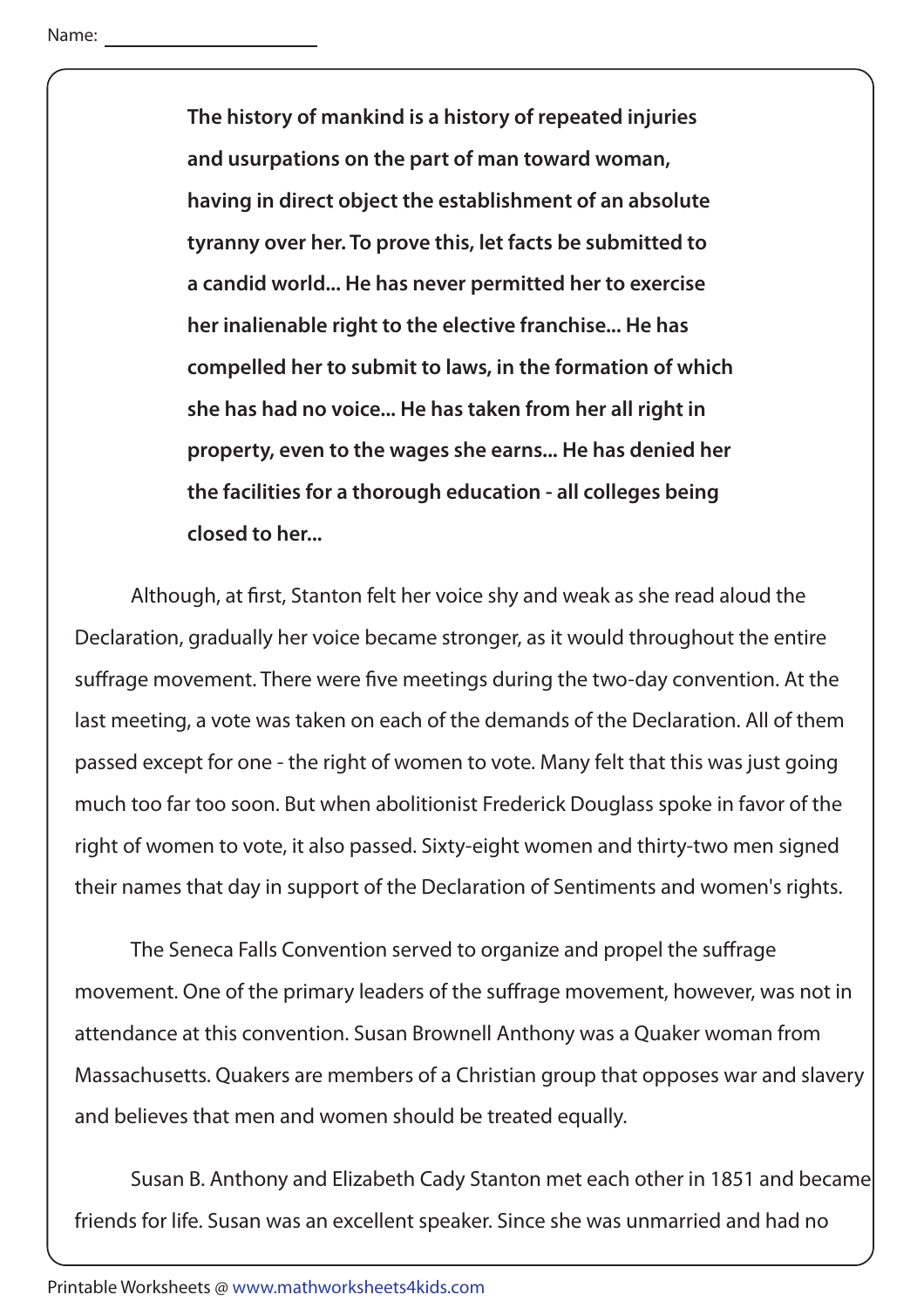children of her own, she was able to travel freely and plan gatherings to guide the women's rights movement. Meanwhile, Elizabeth, a wife and mother of seven, used her powerful writing skills to write articles, petitions, and speeches. Elizabeth knew how to find just the right words to motivate the masses of people who were now following and supporting women's suffrage.

Little by little, the suffrage movement reached new milestones. In 1854, Stanton and Anthony wrote a petition and presented it to the New York legislature to ask lawmakers to grant women equal rights. They were told no. But this did not stop them. They returned with more petitions over the next six years. Finally, in 1860, New York lawmakers passed a law granting married women in New York the right to own property. For the suffrage movement, this was a small step, but it was a step in the right direction.

Together, these two women continued fighting for women's rights, achieving many small steps along the way, and became the leaders of the suffrage movement. This movement would go on for another fifty years beyond the Seneca Falls Convention before finally realizing its goal of achieving the women's right to vote with the passing of the Nineteenth Amendment in 1920.

 Elizabeth Cady Stanton and Susan B. Anthony led a tireless movement in which they spoke to crowds, tolerated ridicules and name-calling, got arrested, wrote countless letters and circulated petitions, and continued to face many obstacles to gaining the right to vote. Neither Stanton nor Anthony lived to see the glorious passing of the Nineteenth amendment, but their hard work prepared other women to carry on with the cause, and ultimately shaped history. Today, Mott, Stanton, and Anthony are memorialized as the subjects of a statue in the Capitol building in Washington, D.C. The statue honors these courageous women who led the suffrage movement and worked for equal rights for women.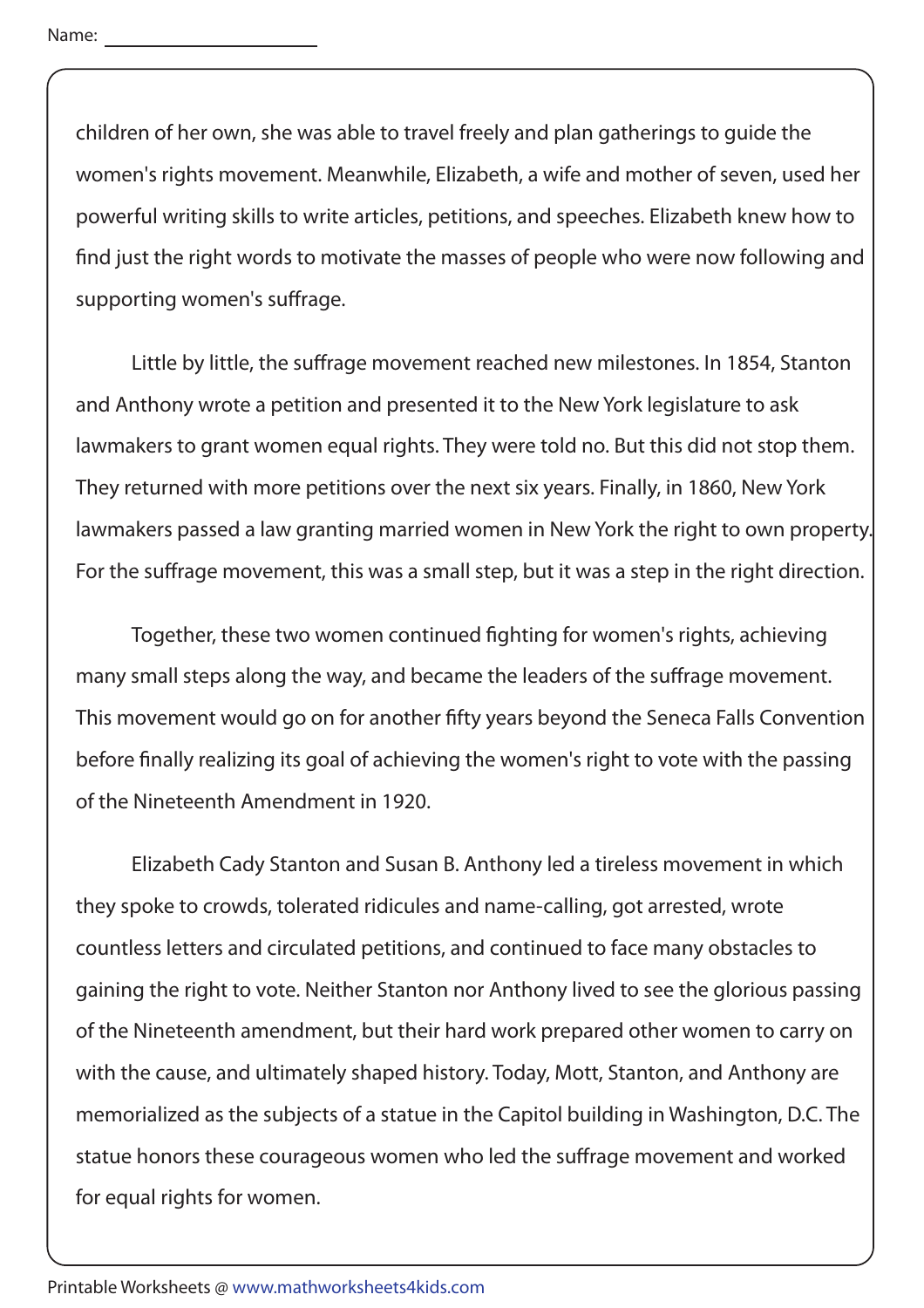- 1) What was the basic factor that inspired the 'women's suffrage movement' in America?
	- a. That, in all walks of life, women for long had been badly tortured by men.
	- b. That women are equal to men, and are endowed with equal rights to life, liberty, and the pursuit of happiness.
	- c. That women could play a more significant role than men in certain aspects of governance.
	- d. That men seldom consulted women while taking important decisions affecting their daily lives.
- 2) What does "Quakers" refer to?

3) Describe the crucial roles played by Susan and Elizabeth in leading the suffrage movement and achieving equal rights for women.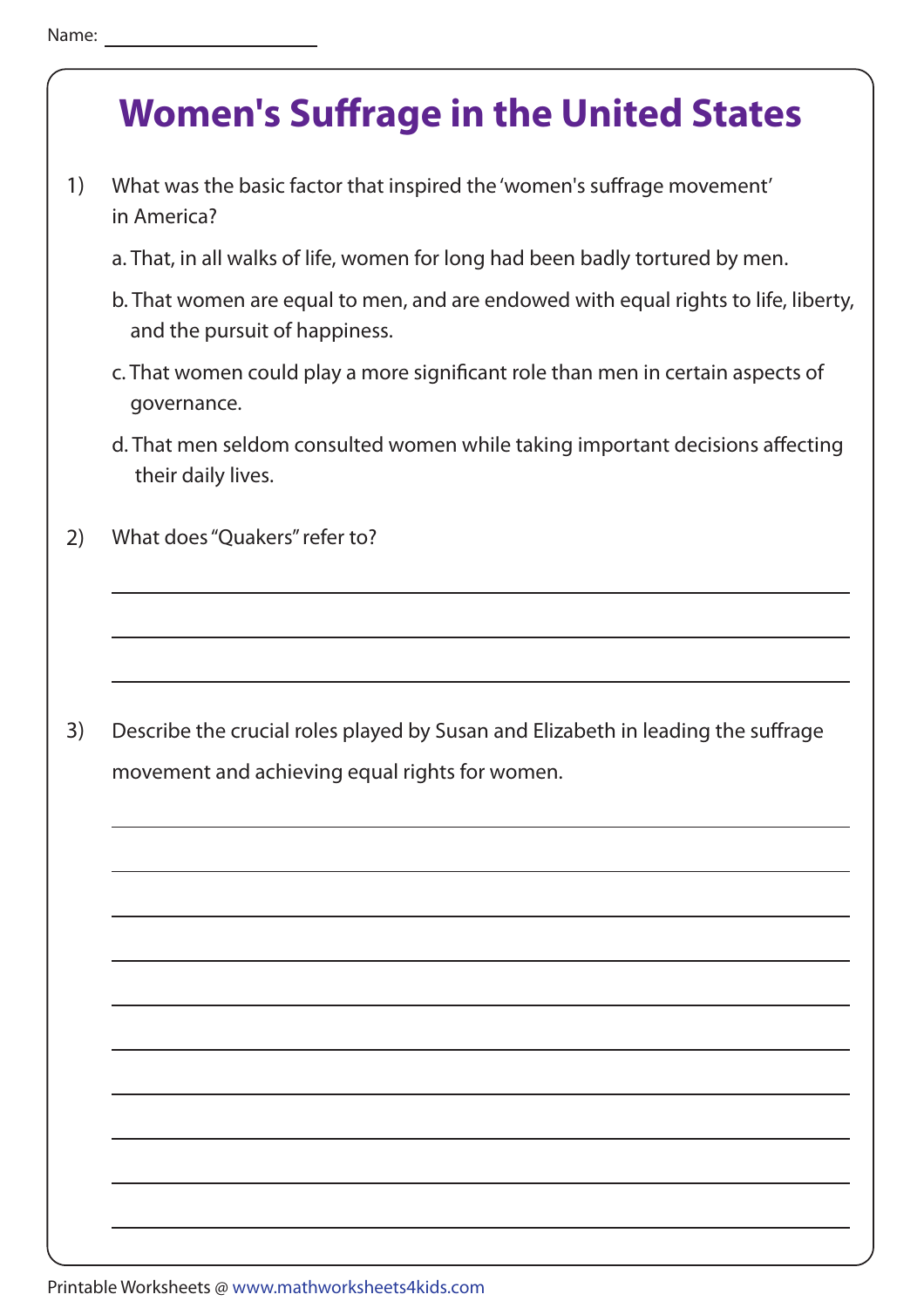4) Complete the table delineating the important milestones, which ultimately led to the accomplishment of women's suffrage in the United States.

| <b>Year</b> | milestone |
|-------------|-----------|
| 1848        |           |
| 1854        |           |
| 1860        |           |
| 1920        |           |

5) Have you ever imagined what life would be like, if women were not as free as men? Write to illustrate this in a short paragraph.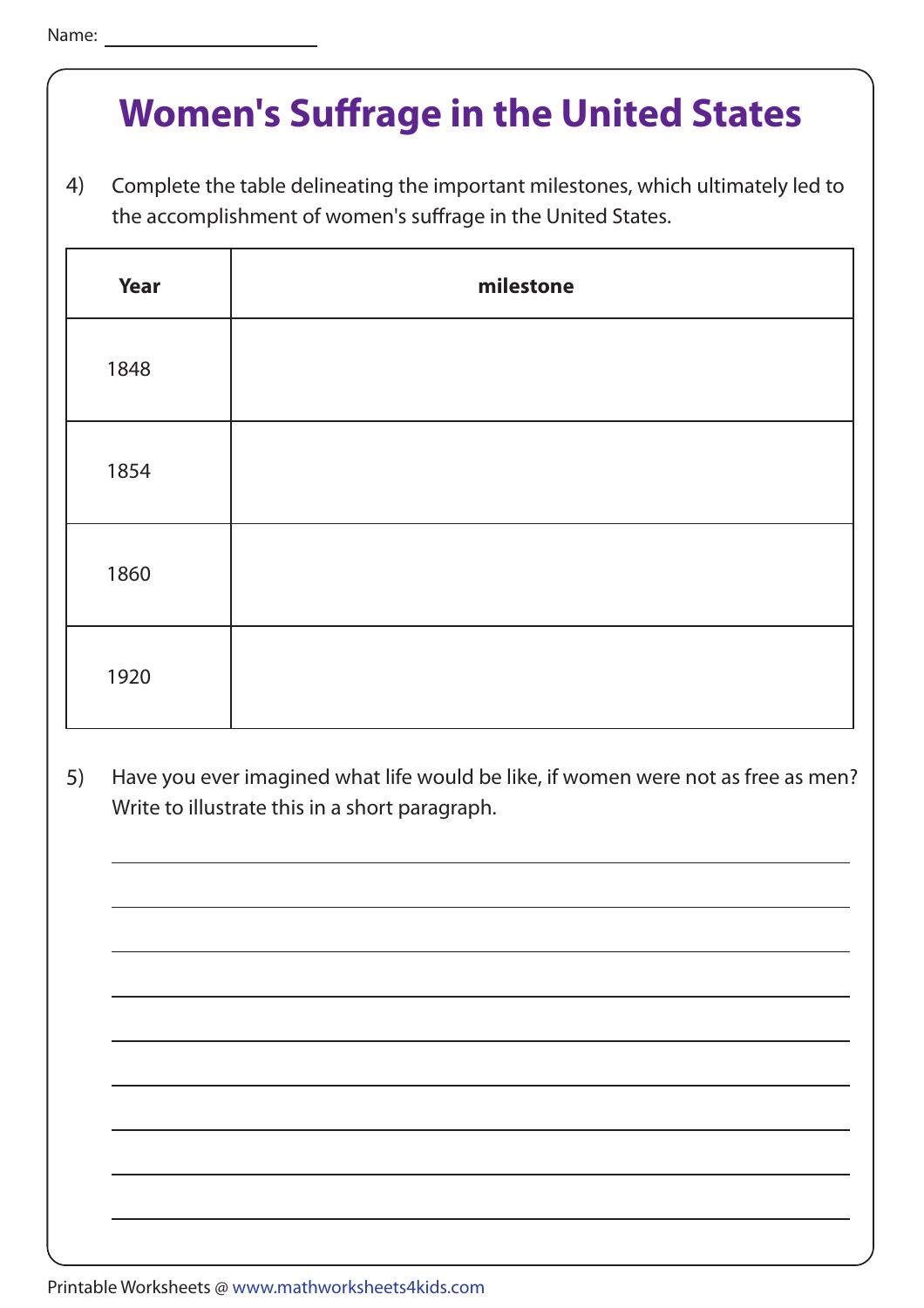- 1) What was the basic factor that inspired the 'women's suffrage movement' in America?
	- a. That, in all walks of life, women for long had been badly tortured by men.
	- b. That women are equal to men, and are endowed with equal rights to life, liberty, and the pursuit of happiness.
		- c. That women could play a more significant role than men in certain aspects of governance.
		- d. That men seldom consulted women while taking important decisions affecting their daily lives.
- 2) What does "Quakers" refer to?

**Quakers are members of a Christian group that opposes war and slavery and believes that men and women should be treated equally.**

3) Describe the crucial roles played by Susan and Elizabeth in leading the suffrage movement and achieving equal rights for women.

**writing skills to write articles, petitions, and speeches to motivate the Susan was an excellent speaker. She planned gatherings to guide the women's rights movement. Elizabeth on the other hand, used her powerful masses of people. They wrote and presented several petitions for over six years to the New York legislature to ask lawmakers to grant women equal rights. Together, these two women continued !ghting for women's rights,** and led the tireless suffrage movement, in which they spoke to the crowds, **tolerated ridicules and name-calling, got arrested, wrote countless letters, circulated petitions, and continued to face many obstacles to gain the right to vote.**

Printable Worksheets @ www.mathworksheets4kids.com